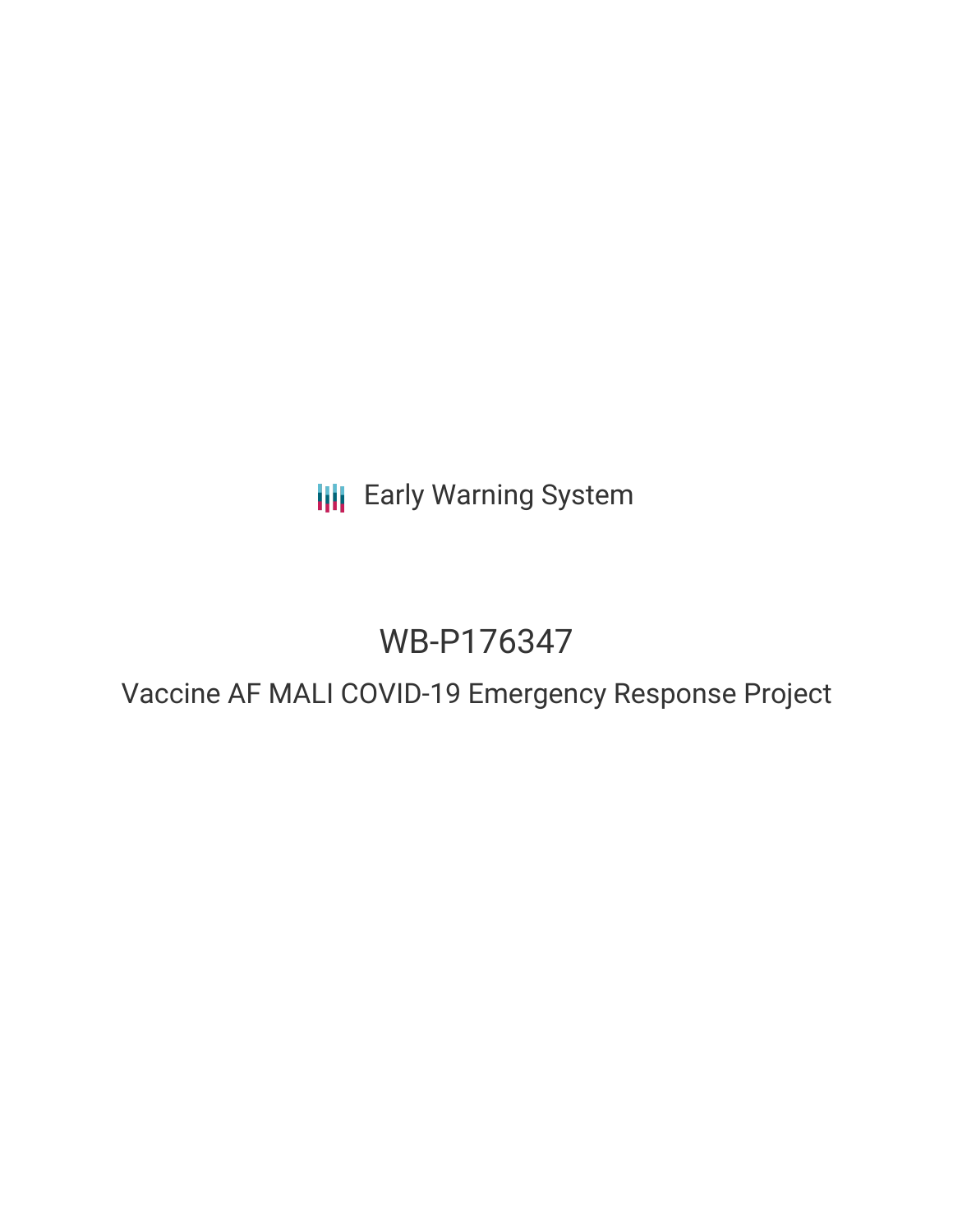

## **Quick Facts**

| <b>Countries</b>               | Mali                        |
|--------------------------------|-----------------------------|
| <b>Financial Institutions</b>  | World Bank (WB)             |
| <b>Status</b>                  | Proposed                    |
| <b>Bank Risk Rating</b>        | U                           |
| <b>Borrower</b>                | Government of Mali          |
| <b>Sectors</b>                 | <b>Education and Health</b> |
| <b>Investment Type(s)</b>      | Loan                        |
| <b>Investment Amount (USD)</b> | $$30.00$ million            |
| <b>Loan Amount (USD)</b>       | \$30.00 million             |
| <b>Project Cost (USD)</b>      | \$30.00 million             |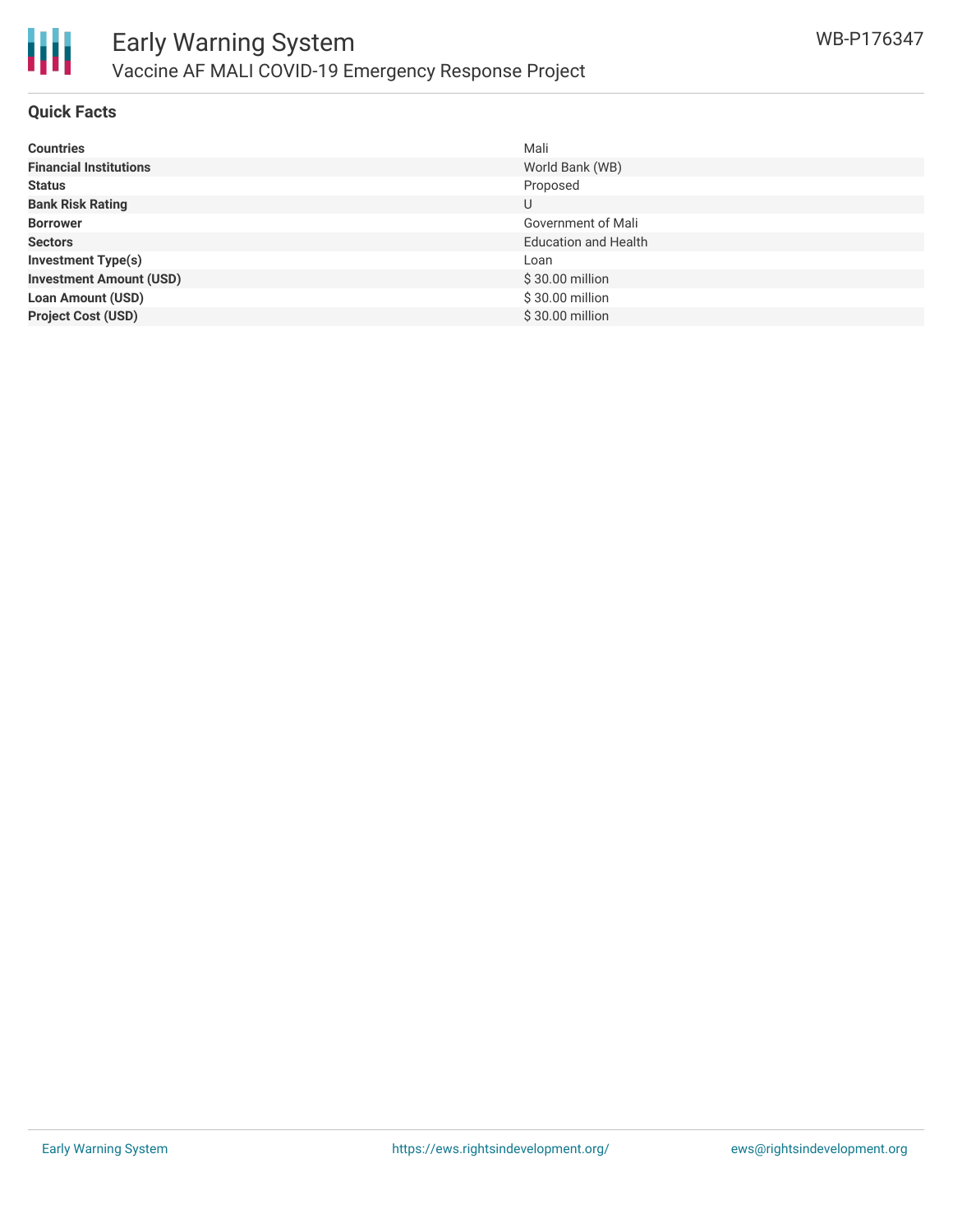



# **Project Description**

The objective of the Project is to strengthen the capacity of the Recipient to prevent, prepare for and respond to COVID-19 pandemic.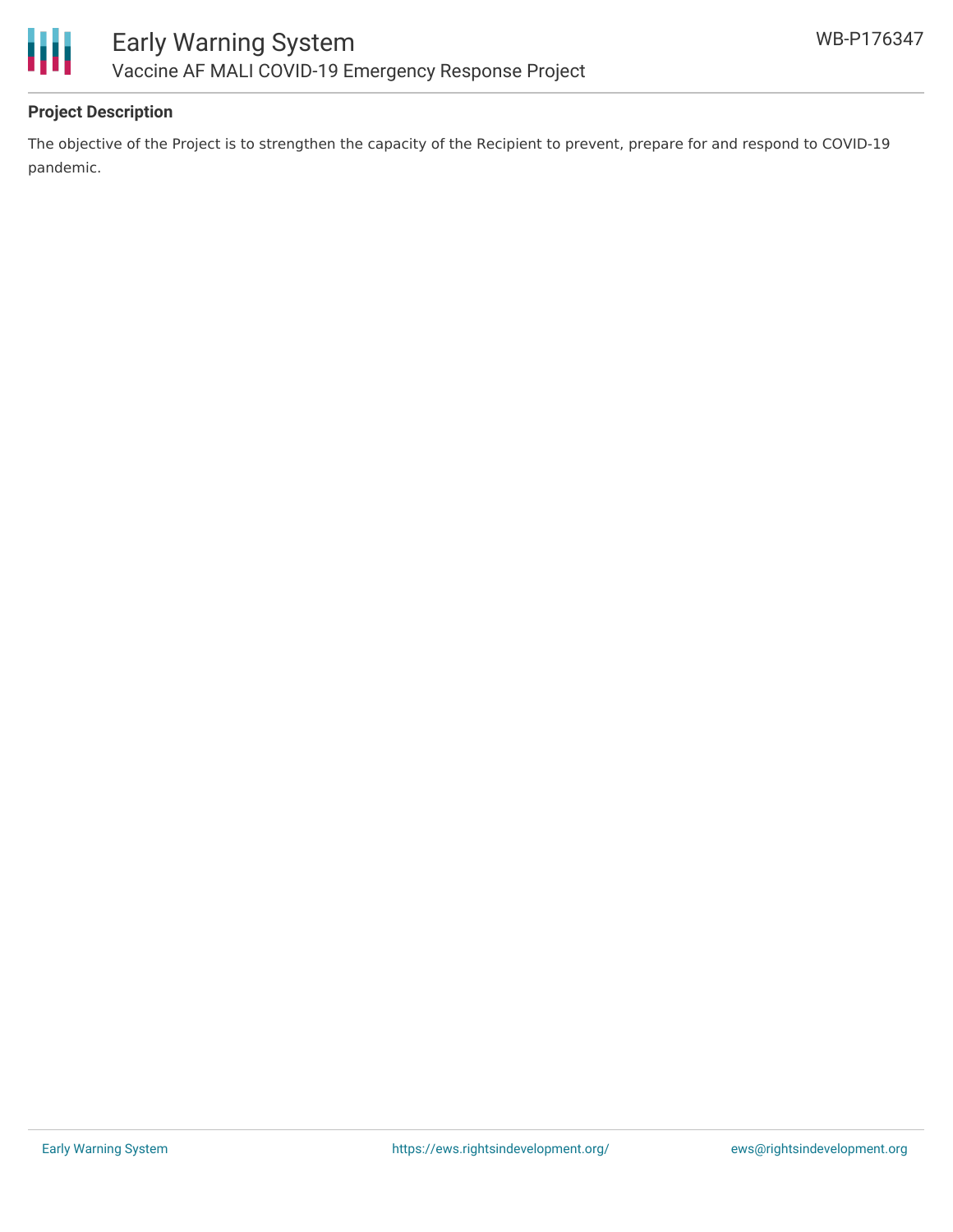

# **Investment Description**

World Bank (WB)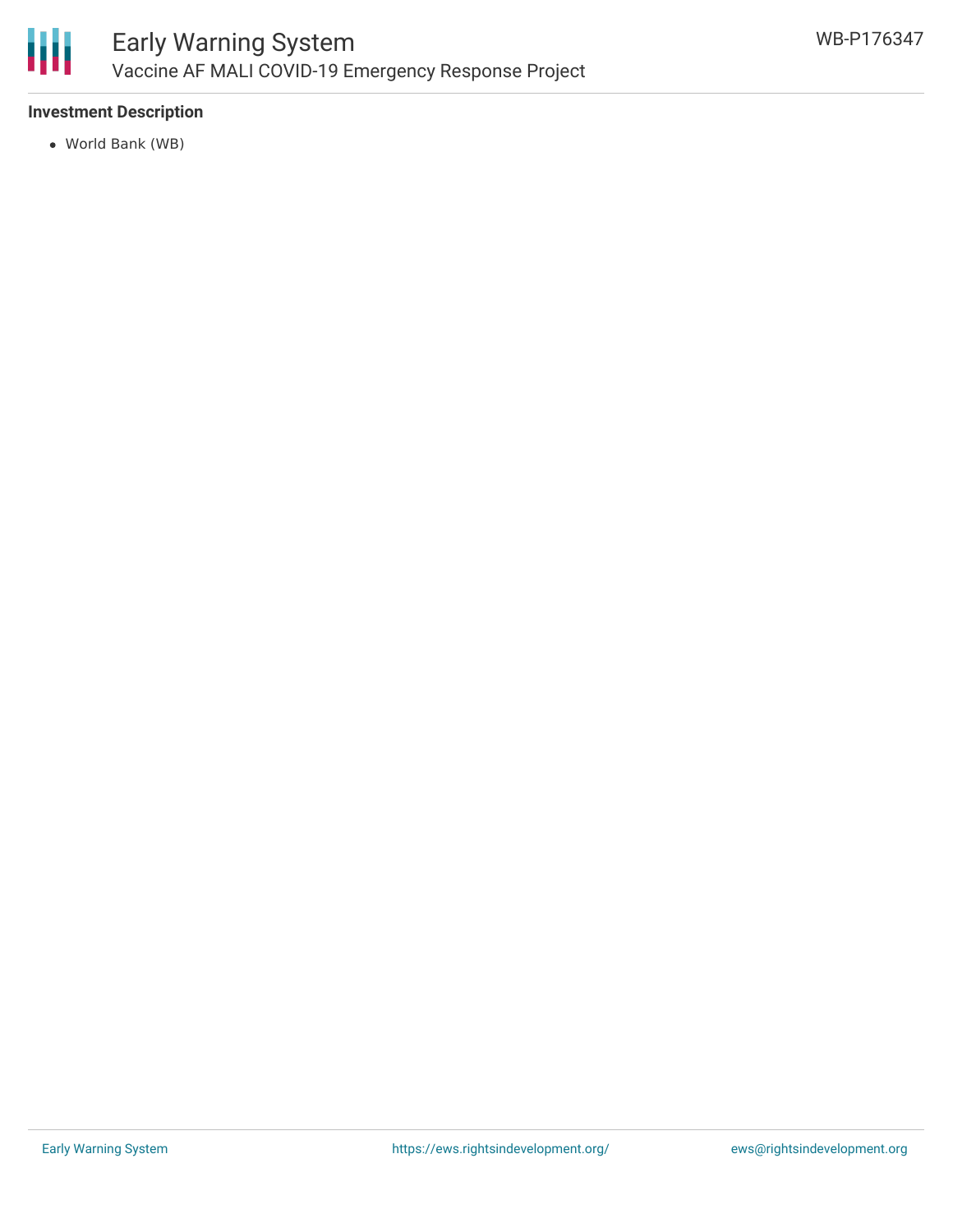

## **Contact Information**

No contact information provided at the time of disclosure.

### **ACCESS TO INFORMATION**

To submit an information request for project information, you will have to create an account to access the Access to Information request form. You can learn more about this process at: https://www.worldbank.org/en/access-toinformation/request-submission

### **ACCOUNTABILITY MECHANISM OF THE WORLD BANK**

The World Bank Inspection Panel is the independent complaint mechanism and fact-finding body for people who believe they are likely to be, or have been, adversely affected by a World Bank-financed project. If you submit a complaint to the Inspection Panel, they may investigate to assess whether the World Bank is following its own policies and procedures for preventing harm to people or the environment. You can contact the Inspection Panel or submit a complaint by emailing ipanel@worldbank.org. Information on how to file a complaint and a complaint request form are available at: https://www.inspectionpanel.org/how-tofile-complaint